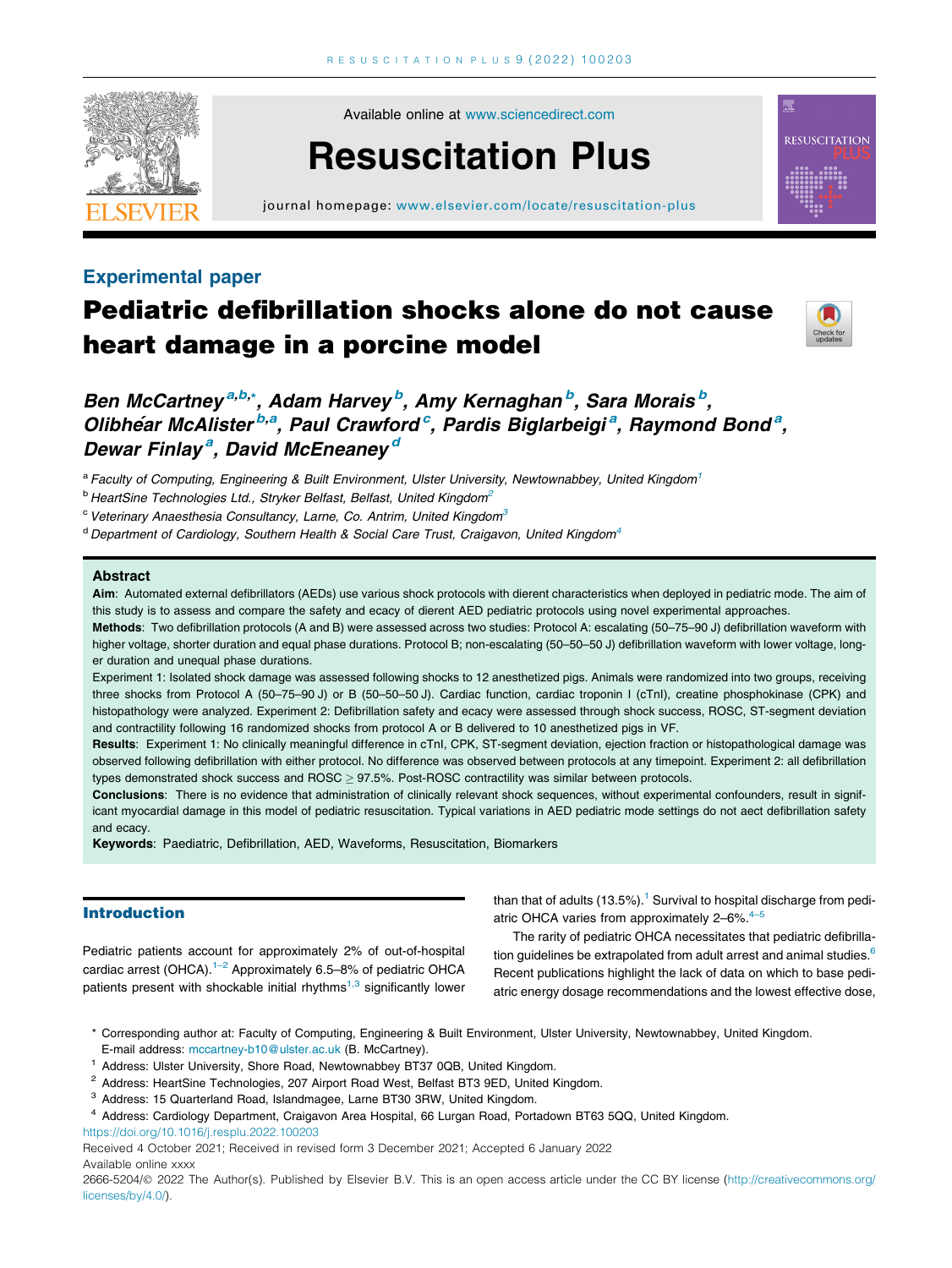<span id="page-1-0"></span>

Fig. 1 – Biphasic defibrillation waveforms. A) Protocol A (50 J), Protocol A (75 J), Protocol A (90 J). B) Protocol B (50 J).

optimum dose and the upper limit for safe defibrillation are currently unknown.<sup>[7](#page-7-0)</sup> A real-world comparative waveform study is impractical due to the rarity of pediatric cardiac arrest. However, pediatric patients have been effectively defibrillated with a range of energies.<sup>8–9</sup> Pre-clinical studies demonstrate a wide safety margin for defibrillation.<sup>[10](#page-7-0)</sup>

The European Resuscitation Council (ERC) guidelines recommend non-escalating doses of 4 J/kg while acknowledging doses  $<$  9 J/kg have been used safely with negligible side effects.<sup>[11](#page-7-0)</sup> The American Heart Association (AHA) guidelines suggest energy doses of  $2-4$  J/kg.<sup>12</sup> AHA and ERC align on classification of a pediatric patient as 1–8 years or 10–25 kg. Therefore, the recommended energy for a pediatric initial shock is 20–50 J, and 40–100 J if escalation occurs.

Public access automated external defibrillators (AEDs) are designed to be rapidly deployed by laypersons. To ensure uncomplicated use, weight-based dosing is replaced by pediatric specific modes. The configuration of AED pediatric modes varies with both escalating and non-escalating protocols and different waveforms. Removing the ability to tailor shock energy for the patient increases probability of delivering defibrillation dosages outside the recommended range. Despite the proliferation and increased knowledge of AEDs, reports of fear of use still persists.<sup>[13](#page-7-0)</sup>

Biphasic defibrillation energy can be modified by altering current, voltage or phase duration (amount of time that current flows in a given direction) and many configurations exist at a given energy dose. As patient impedance increases, current will decrease, reducing energy delivered. Many AEDs compensate by increasing voltage and/or waveform duration.

There is no standard for biphasic waveforms and AEDs utilize various waveforms, featuring a range of currents, voltages and phase durations.[14](#page-7-0) Biphasic defibrillation, which features reduced current and voltage compared to monophasic defibrillation, results in better post-resuscitation cardiac function.<sup>15</sup> It is unknown if differences in current, voltage and duration between biphasic waveforms affect safety or efficacy.<sup>16-17</sup>

Defibrillation protocols in modern AEDs utilize various energies and waveform characteristics. Despite the range of biphasic waveforms available, it has been suggested that the best AED is the first available, $18$  even without a pediatric mode.<sup>[19](#page-7-0)</sup> The safety and efficacy of distinct waveforms, with contrasting configurations, that appear suitable for pediatric patients have never been directly compared.

Previous research typically applied shocks after cardiac instrumentation and/or ventricular fibrillation (VF) induction, confounding interpretation of resulting myocardial injury.<sup>20-21</sup> This study applied shocks in sinus rhythm without cardiac instrumentation, isolating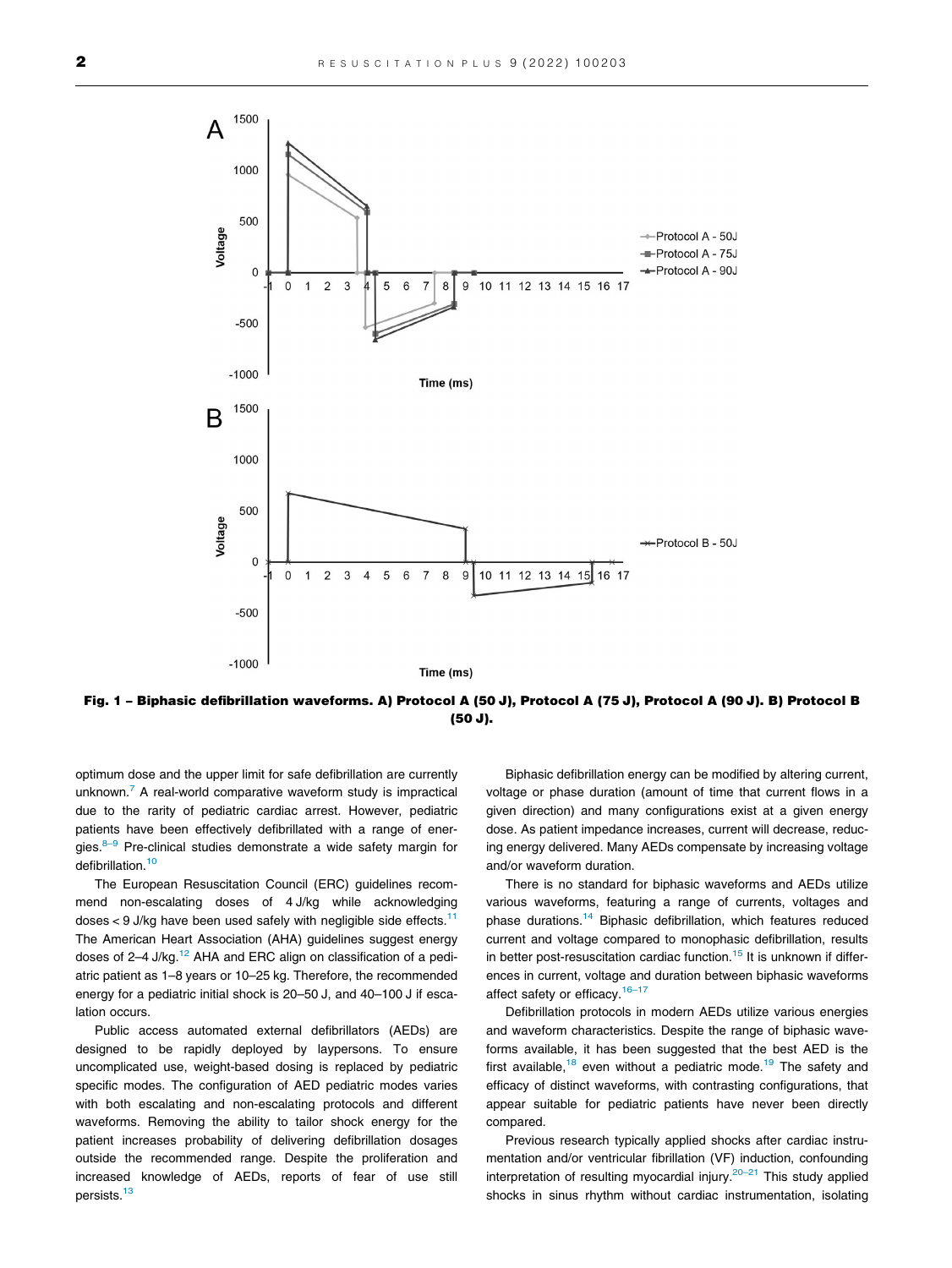<span id="page-2-0"></span>

Fig. 2 – Timelines for A) Experiment 1 and B) Experiment 2. VF- ventricular fibrillation, ROSC- return of spontaneous circulation. Vitals- Vital signs (blood pressure, end-tidal carbon dioxide, peripheral saturation of oxygen), ST-Segment- ST-segment displacement from baseline, LV dP/dt- change in rate of change of LV pressure from baseline, LVEF- left ventricular ejection fraction, cTnI- cardiac troponin I, CPK- creatine phosphokinase, 1–4 h-1–4-hours postshock.

the effect on myocardium of shocks (experiment 1), significantly progressing understanding of pediatric defibrillation safety.

The objective of this study was to compare the safety and efficacy of two typical but notably different pediatric defibrillation protocols. These are representative of current variation in pediatric defibrillation waveforms and their deployment i.e. escalating and non-escalating.

#### Methods

The two defibrillation protocols are described below ([Fig. 1A](#page-1-0)-B):

Protocol A: an escalating protocol of 50–75–90 J. To deliver 50 J at 50 Ohms patient impedance, this waveform features a peak voltage of 960 volts and a duration of 7.4 ms. The duration of phase 1 and 2 are equal.

Protocol B: a non-escalating protocol of 50-50-50 J. To deliver 50 J at 50 Ohms patient impedance, this waveform features a peak voltage of 673 volts and a duration of 15.4 ms. The duration of phase 1 is greater than phase 2.

Due to difficultly measuring both safety and efficacy in a single study, a two-experiment design was utilized (Fig. 2A-B).

#### Subjects

Studies were carried out according to Animals (Scientific Procedures) Act 1986 and approved by University of Edinburgh Animal Welfare and Ethical Review Body. Experiments were performed on commercial female Large White Landrace cross or Large White Landrace Duroc cross swine (7–9 weeks, 10–23 kg) deemed to be in good health by qualified personnel. Animals were sedated and anesthetized. A surgical approach was made to blood vessels requiring cannulation. Further details are found in Supplementary Material: Supplemental methods. 3-lead ECG, arterial blood pressure, end-tidal carbon dioxide ( $EtCO<sub>2</sub>$ ), were measured using an S/5 monitor (Datex Ohmeda, Madison, USA), regional oximetry ( $rSO<sub>2</sub>$ ) was recorded using an INVOS 5100C (Medtronic, Minneapolis, USA) (Experiment 1 only). A samaritan PAD 350P AED (HeartSine, Belfast, UK), programmed with either Protocol A or B was attached using electrodes placed in the anterior-posterior position, delivered shocks. ST-segment deviation was calculated from lead 2 of the 3-lead ECG using the ECG Analysis Module in LabChart Pro version 8 (AD Instruments, Oxford, UK) pre-shock, and at 10- and 60-seconds post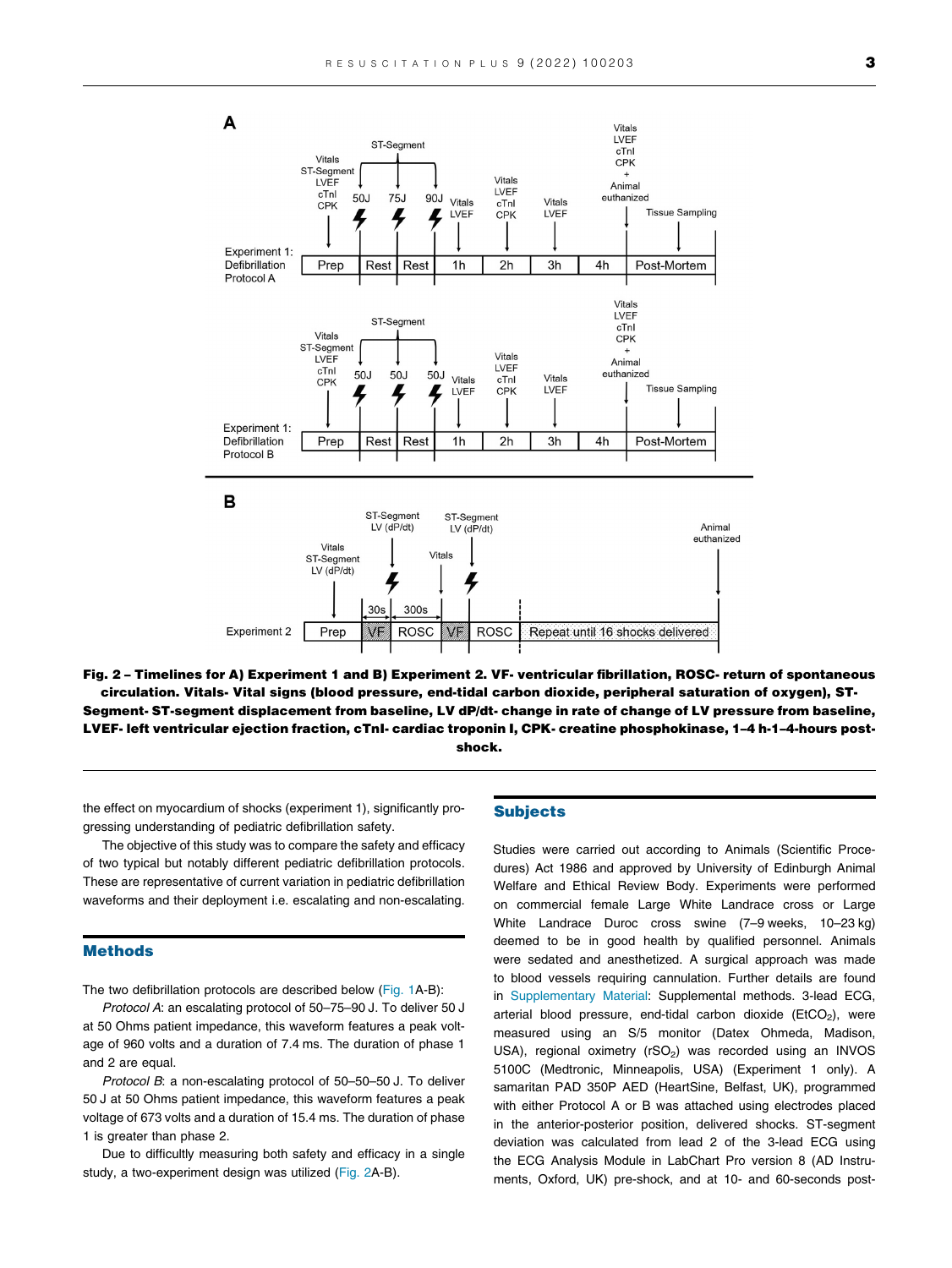<span id="page-3-0"></span>shock. Data is reported in accordance with ARRIVE 2.0 guidelines.

#### Experiment 1 methods

Twelve swine (10–13 kg) were studied to directly assess shockinduced myocardial damage at energy doses of 3.8–9.6 J/kg. See [Fig. 2](#page-2-0)A for timeline. Animals were randomly assigned a defibrillation protocol, six per group. A cannula was inserted into the saphenous artery and connected to a pressure transducer with a fluid-filled line.

#### Shock delivery

Protocol A delivered a cumulative energy of 215 J (50 + 75 + 90 J) and Protocol B delivered a cumulative energy of  $150 J (50 + 50$ + 50 J). Animals then entered a 4-hour rest period.

#### **Measurements**

Blood gas, electrolytes, and cardiac troponin I (cTnI) were assessed in heparinized whole blood (i-STAT 1 300, Abaxis, Union City, USA) pre-intervention, and 2-hours and 4-hours postshocks. Complete blood count and serum creatine phosphokinase (CPK) were assessed using an Advia 2120 (Siemens Healthineers, Erlangen, Germany) and an AU480 biochemistry analyzer (Beckman Coulter, Brea, USA) pre-intervention, and 2-hours and 4-hours post-shockss.

B-mode echocardiographic images were acquired using a Logiq R7 (General Electric, Boston, USA) with 6S-RS probe (General Electric, Boston, USA) pre-intervention, and every hour post-shocks.

Tissue sections were dissected from the right ventricle (RV), left ventricle (LV), right atria (RA), left atria (LA), and lungs after the animal was euthanized post-rest period. Severity of tissue damage was evaluated for hemorrhage, inflammation, thrombi, and necrosis according to a standard scoring system; none (0), mild (1), moderate (2) and severe  $(3)$ .  $22$ 

#### Experiment 2 methods

The safety and efficacy of individual shocks within each protocol was studied in 10 swine (12–23 kg). See [Fig. 2](#page-2-0)B for timeline. Mikro-Tip catheters (Millar, Houston, USA) were delivered via carotid arteries to measure LV and aortic pressures. VF was electrically induced as previously described $^{23}$  and left untreated for approximately 30seconds before defibrillation.

#### Shock delivery

Each animal received 16 single shocks randomly selected from the 4 different shock types (Protocol at 50, 75 or 90 J or Protocol B at 50 J). This totalled 160 shocks across the study, with 40 observation for each of the 4 shock type groups. Following ROSC, animals entered an approximately 5-minute rest period, after which VF was re-induced and the next shock delivered. If ROSC was not achieved 30-seconds post-shock, CPR and 150 J shocks were delivered until

| Table 1 - Experiment 1 pre-intervention parameters.                                                                                                                 |                                |        |            |         |  |
|---------------------------------------------------------------------------------------------------------------------------------------------------------------------|--------------------------------|--------|------------|---------|--|
| <b>Parameter</b>                                                                                                                                                    | <b>Defibrillation protocol</b> | Median | <b>IQR</b> | P value |  |
| Weight (kg)                                                                                                                                                         | Protocol A                     | 12.00  | 1.25       | 1.000   |  |
|                                                                                                                                                                     | Protocol B                     | 12.00  | 1.13       |         |  |
| Heart Rate (BPM)                                                                                                                                                    | Protocol A                     | 107.50 | 34.00      | 0.810   |  |
|                                                                                                                                                                     | Protocol B                     | 105.50 | 40.00      |         |  |
| Ventilation Rate (VPM)                                                                                                                                              | Protocol A                     | 28.00  | 4.75       | 0.298   |  |
|                                                                                                                                                                     | Protocol B                     | 31.00  | 9.00       |         |  |
| Systolic Blood Pressure (mmHg)                                                                                                                                      | Protocol A                     | 93.50  | 20.25      | 0.378   |  |
|                                                                                                                                                                     | Protocol B                     | 101.00 | 15.75      |         |  |
| Diastolic Blood Pressure (mmHg)                                                                                                                                     | Protocol A                     | 57.00  | 18.75      | 0.749   |  |
|                                                                                                                                                                     | Protocol B                     | 57.50  | 11.00      |         |  |
| Temperature $(^{\circ}C)$                                                                                                                                           | Protocol A                     | 36.85  | 0.70       | 0.173   |  |
|                                                                                                                                                                     | Protocol B                     | 37.30  | 0.80       |         |  |
| Regional saturation of oxygen (%)                                                                                                                                   | Protocol A                     | 49.00  | 15.25      | 0.173   |  |
|                                                                                                                                                                     | Protocol B                     | 46.50  | 7.00       |         |  |
| $EtCO2$ (mmHg)                                                                                                                                                      | Protocol A                     | 44.50  | 11.75      | 1.000   |  |
|                                                                                                                                                                     | Protocol B                     | 45.00  | 8.50       |         |  |
| $cTnl$ ( $ng/mL$ )                                                                                                                                                  | Protocol A                     | 0.02   | 0.03       | 1.000   |  |
|                                                                                                                                                                     | Protocol B                     | 0.02   | 0.04       |         |  |
| CPK (U/L)                                                                                                                                                           | Protocol A                     | 279.00 | 241.30     | 1.000   |  |
|                                                                                                                                                                     | Protocol B                     | 285.50 | 136.30     |         |  |
| LVEF $(\%)$                                                                                                                                                         | Protocol A                     | 60.06  | 9.50       | 0.936   |  |
|                                                                                                                                                                     | Protocol B                     | 58.68  | 6.78       |         |  |
| N = 6 animals. EtCO <sub>2</sub> -End-Tidal carbon dioxide, cTnI -Cardiac troponin I, CPK- Creatinine phosphokinase, LVEF -Left ventricular ejection fraction. IQR- |                                |        |            |         |  |

Interquartile range.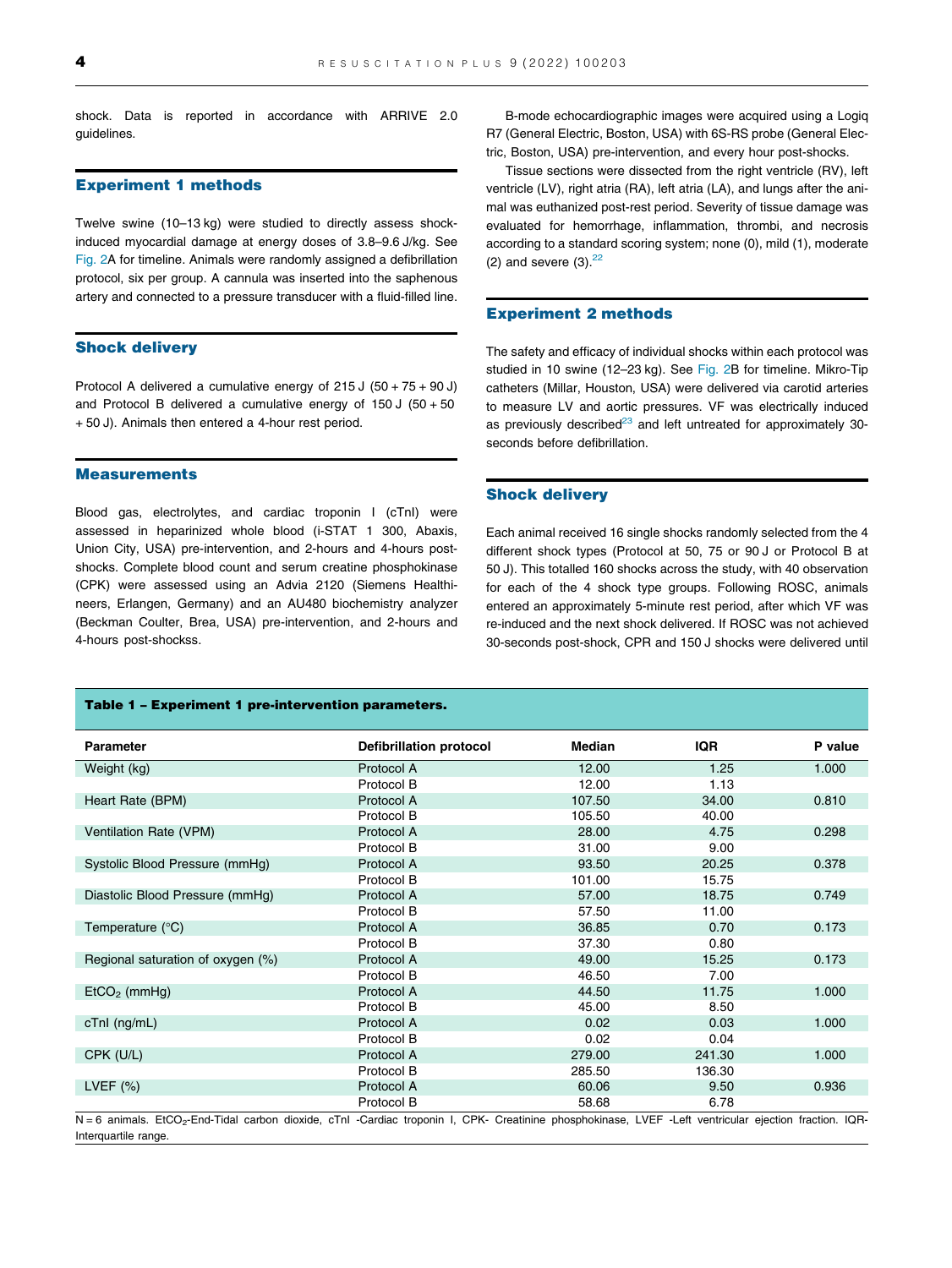<span id="page-4-0"></span>

Fig. 3 – Cardiac damage assessment following shocks from protocols A and B. A) cTnI (ng/mL) at baseline, 2-hours and 4-hours post-shock. B) CPK (U/L) at baseline, 2-hours and 4-hours post-shock. C) LVEF (%) at baseline, 2-hours and 4-hours post-shock. D) ST-segment deviation (mV) at baseline, 10-seconds post-shock and 60-seconds postshock. A-C: N = 5–6 animals. D: N = 4–6 animals. cTnI -Cardiac troponin I, CPK- Creatinine phosphokinase, LVEF -Left ventricular ejection fraction. \* p < 0.05 vs pre-intervention.

ROSC or until the third ECG analysis. If ROSC was not achieved the animal was euthanized. If ROSC was achieved, the protocol resumed.

#### Measurements

The difference in rate of change of left ventricular pressure (LV dP/dt) was calculated from the LV pressure for 180 seconds post-shock using LabChart Pro 8 (AD Instruments, Oxford, UK).

#### Data analysis

Pre-intervention values were summarized with medians and interquartile ranges. Boxplots were used to present cTnI, CPK, LVEF, ST-Segment, time to first perfusing beat and time to sinus rhythm data. Bar charts were used to present shock success and ROSC data. A line chart was used to present LV dP/dt data.

The following statistical methods were used for each analysis. Experiment 1, all analyses: Mann-Whitney Test. Experiment 2, STsegment deviation: LV dP/dt: one-way ANOVA with Tukey comparison, shock success, ROSC: Fishers Exact Test, Time to first perfusing beat, time to sinus rhythm: Kaplan-Meier survival analysis. The methods were deemed appropriate by use of normality tests. Statistical significance was denoted in figures and tables if observed. Analyses were conducted by staff blinded to group allocation as appropriate using Minitab 19, R version 3.6.1 or Microsoft Excel 2008.  $p \le 0.05$  was considered statistically significant.

#### **Results**

#### Experiment 1 results

An equipment failure in experiment 1 led to one animal from the Protocol B group being excluded from the analysis after pre-intervention data was collected. Three-lead ECG data was unavailable for 1 animal from each group due to recording failure.

Pre-intervention parameters are summarized in [Table 1](#page-3-0), animals assigned to both groups displayed normal physiology, including blood pressure and temperature, and no significant differences were observed.

Biomarkers for cardiac injury, cTnI and CPK, were assessed at 2 and 4-hours post-delivery of the final shock. No difference was observed for either biomarker at any timepoint, compared to baseline, and there were no significant differences between protocols (Fig. 3A-B). LVEF did not differ from baseline for protocol A at any timepoint. Conversely 1, 2 and 3-hour LVEF results were significantly reduced from baseline for protocol B, while 4-hour values were not significantly different to baseline values (Fig. 3C). ST-segment devi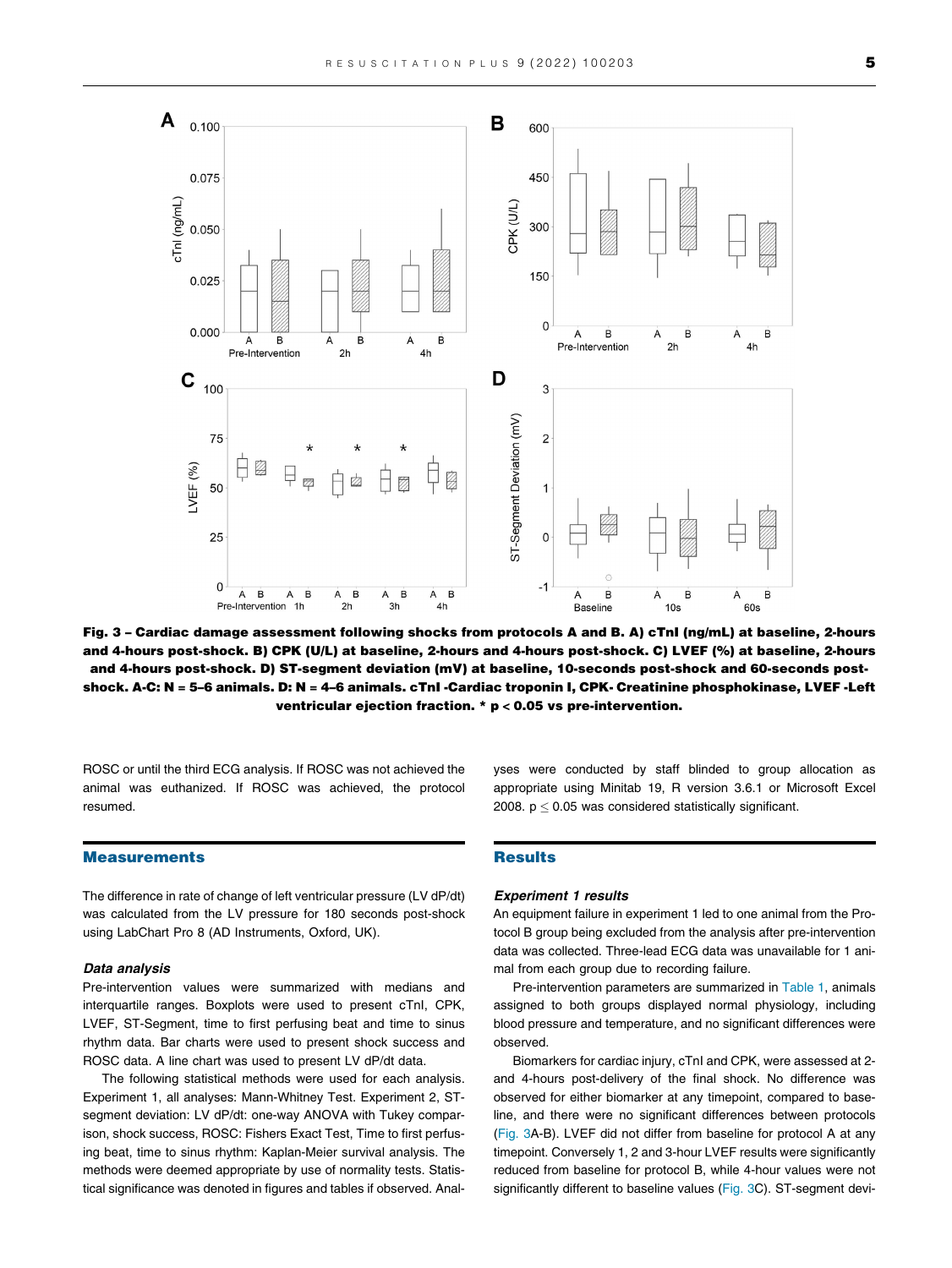ation at 10- and 60-seconds post-shock was not statistically different baseline and there were no significant differences between protocols, ([Fig. 3](#page-4-0)D).

Additional blood parameters were measured at pre-intervention and 2-hours and 4-hours post-defibrillation. Supplemental Table 1 summarizes additional blood parameters. Histological analysis was conducted on heart and lungs tissue samples. Supplemental Table 2 summarizes histological analysis. No significant differences between groups were observed for any tissue sample in hemorrhage, inflammation, thrombosis or necrosis. Median values for all parameters were below moderate levels.

#### Experiment 2 results

Experiment 1 demonstrated that AED shocks alone did not produce myocardial damage in the pediatric model. Furthermore, there were no significant differences between protocols. Experiment 2 was designed to further compare protocols in terms of efficacy, performance and acute safety.

Due to recording failure in experiment 2, ECG data was unavailable for 1 animal, whilst 2 animals had partial recordings. This resulted in 33, 32, 30 and 33 ST-segment deviation observations following successful defibrillation for Protocol A: 50, 75 and 90 J and Protocol B 50 J respectively. Additionally, LV pressure data for 2 shocks was not available. This resulted in 39, 39, 40, 40 LV pressure observations for Protocol A: 50, 75 and 90 J and Protocol B 50 J respectively.

Each animal received 16 randomized shocks from both defibrillation protocols (Protocol A: 50, 75 or 90 J, Protocol B: 50 J) following VF-induction.

Pre-intervention parameters are listed in Table 2.

All defibrillation types demonstrated high levels of shock success and ROSC ([Fig. 4A](#page-6-0)-B). All individual shocks but one (Protocol A-90 J) were successful and resulted in ROSC. No difference was observed in time until first perfusing beat and time until sinus rhythm between defibrillation types ([Fig. 4](#page-6-0)C-D).

Safety was assessed through ST-segment deviation at 10- and 60-seconds post-shock and LV dP/dt at 1-, 10- and 60-seconds post-shock. There were no significant differences between defibrillation types in ST-segment deviation at any timepoint [\(Fig. 4E](#page-6-0)). Peak median LV dP/dt occurred at 35-seconds post-defibrillation. No significant differences were observed at this timepoint [\(Fig. 4F](#page-6-0)). Area

under the curve was calculated for LV dP/dt for 180-seconds postshock; no significant differences were found [\(Fig. 4F](#page-6-0)).

#### **Discussion**

This study demonstrates that isolated shocks from two pediatric biphasic defibrillation protocols do not cause myocardial damage and both protocols were highly efficacious.

In Experiment 1 shocks were delivered in sinus rhythm, removing potential for damage from VF-induction or cardiac instrumentation<sup>[20–](#page-7-0)</sup>

and thus directly assesses potential for myocardial damage caused by shocks. Cardiac damage biomarkers, LVEF and STsegment deviation were compared with baseline. Cardiac biomarkers and ST-segment deviation were not significantly different to baseline at any timepoint. LVEF results did not differ from baseline for protocol A. Conversely 1–3-hour LVEF results were significantly different from baseline for protocol B. Values were however within 8% of baseline at every timepoint. Additionally, all median values were comparable to normal porcine LVEF values for anesthetized pigs, $24$  indicating a lack of clinical significance.

Comparisons were also made between groups. There were no significant differences in cardiac damage biomarkers, LVEF or STsegment deviation between defibrillation protocols, indicating waveform variations did not affect safety. Previously, shocks after VF-induction have been shown to cause cTnI elevation.<sup>[22](#page-7-0)</sup> ST-segment deviation occurs when myocardial damage or ischemia is present<sup>[25](#page-8-0)</sup> and may occur as early as  $1-3$  seconds post-defibrillation.<sup>25-26</sup> Here, ST-segment deviation assessed at 10 and 60-seconds post-sinus rhythm shocks were similar in both groups.

Histopathological damage has been reported following defibrilla-tion.<sup>[22](#page-7-0)</sup> Samples revealed no significant damage or differences between defibrillation protocols for hemorrhage, inflammation, thrombosis and necrosis. Surprisingly, low median levels of necrosis were observed in both groups in the left ventricle only. This finding is difficult to comprehend, given the absence of cardiac damage biomarker elevation, inflammation, thrombosis and hemorrhage. Experiment 2 focused on acute safety and efficacy of individual shocks, comparing rates of shock success and ROSC. It has been reported that pediatric defibrillation doses of 2 J/kg are inadequate for children closer to 25 kg. $^{27}$  In this study, all defibrillation types (2.2–7.5 J/kg) demonstrated high levels of shock success and  $\text{ROSC} \geq 97.5\%$ .

| Parameter                                                                                                                                        | <b>Median</b> | IQR    |  |  |
|--------------------------------------------------------------------------------------------------------------------------------------------------|---------------|--------|--|--|
| Weight (kg)                                                                                                                                      | 16.50         | 6.00   |  |  |
| Heart Rate (BPM)                                                                                                                                 | 102.00        | 16.00  |  |  |
| Ventilation Rate (VPM)                                                                                                                           | 27.00         | 2.00   |  |  |
| Systolic Blood Pressure (mmHq)                                                                                                                   | 93.50         | 11.00  |  |  |
| Diastolic Blood Pressure (mmHq)                                                                                                                  | 48.50         | 8.00   |  |  |
| Temperature $(^{\circ}C)$                                                                                                                        | 37.65         | 0.40   |  |  |
| $EtCO2$ (mmHg)                                                                                                                                   | 43.50         | 2.00   |  |  |
| ST-Segment Deviation (mV)                                                                                                                        | 0.65          | 0.24   |  |  |
| LV dP/dt (maximum) (mmHq/s)                                                                                                                      | 1090.53       | 322.23 |  |  |
| N = 9-10 animals. EtCO <sub>2</sub> -End-Tidal carbon dioxide), LV dP/dt- rate of change of left ventricular pressure. IQR- Interquartile range. |               |        |  |  |

#### Table 2 – Experiment 2 pre-intervention parameters.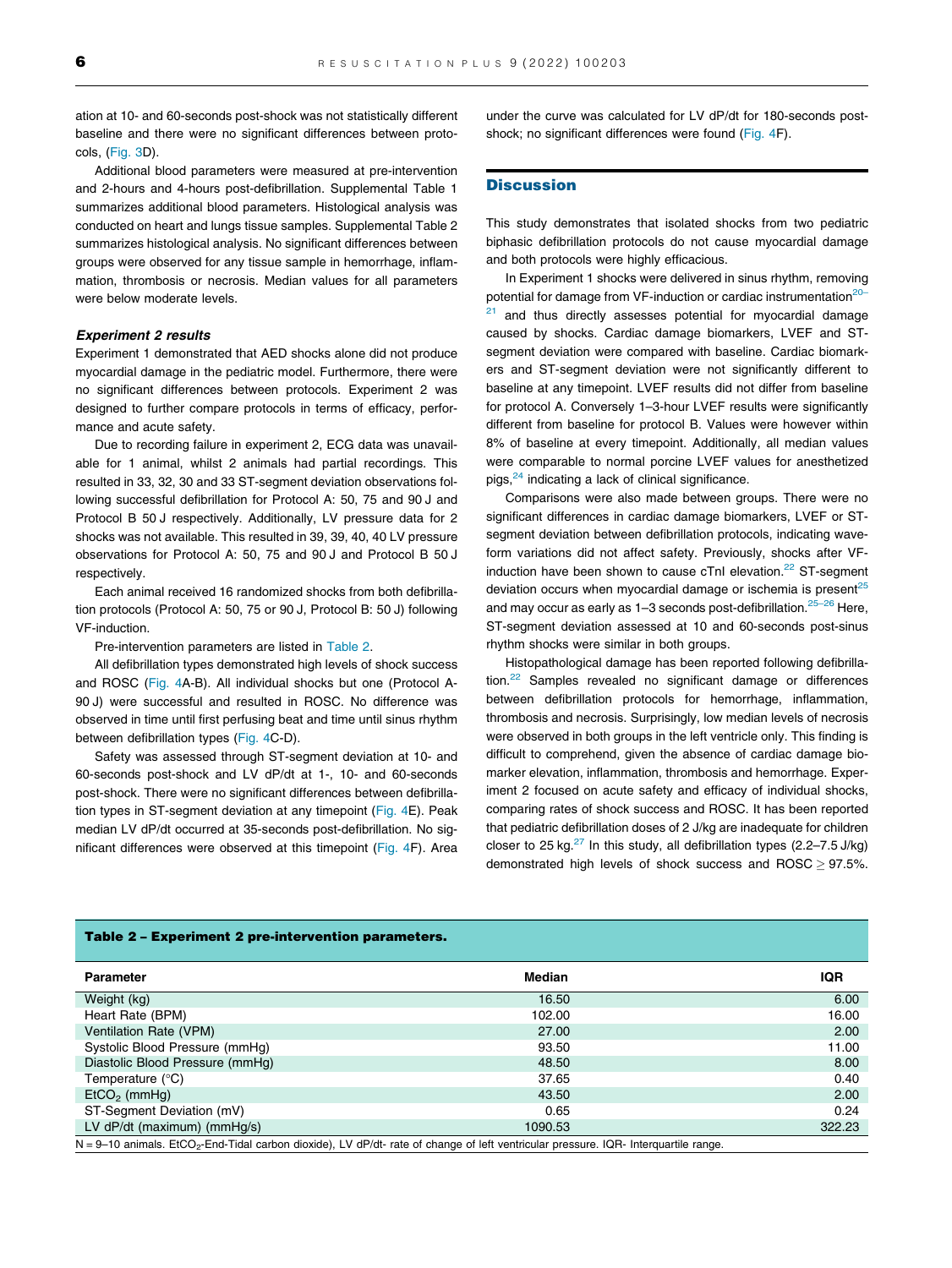<span id="page-6-0"></span>

Fig. 4 – Assessment of the efficacy and safety of defibrillation types. A) Proportion of shock success (%) for each type B) Proportion of shocks with ROSC (%) C) time to first perfusing beat (seconds) post-defibrillation D) time to sinus rhythm (seconds) post-defibrillation. E) ST-segment deviation (mV) at baseline, 10- and 60-seconds postsuccessful defibrillation. F) Fractional change, LV dP/dt from baseline for 180-seconds post-defibrillation A-D: N = 10 animals, n = 40 shocks. E: N = 9 animals, n = 30–33 shocks. F: N = 10 animals, n = 39–40 shocks. A50/A75/A90 defibrillation Protocol A at 50/75/90 J, B50- defibrillation Protocol B at 50 J.

No difference in time until first perfusing beat and time until sinus rhythm was observed between groups.

This study reports higher defibrillation efficacy than similar stud $ies^{28-29}$  possibly due to short VF duration. High levels (90-100%) of shock success have been reported after  $15$ -seconds $30$  and  $30$ seconds<sup>31</sup> post-VF-induction. At longer durations (2-7 minutes), shock success reduces despite a high instance of shockable rhythms.  $28-29,32$  This may be a consequence of cumulative cardiac damage ensuing from ischemia, cardiac instrumentation and CPR.

Safety was assessed through analysis ST-segment deviation and LV contractility.<sup>[33](#page-8-0)</sup> No significant differences in ST-segment deviation were observed between protocols at any timepoint. Differences in ST-segment deviation at 10-seconds post-shock when comparing monophasic and biphasic waveforms have been reported.<sup>34</sup> Prolonged or persistent ST-segment deviation is a key indicator of cardiac ischemia.<sup>35</sup>

Impaired contractility following resuscitation from SCA has been reported.<sup>[36](#page-8-0)</sup> Contractile and hemodynamic changes following defibrillation are often transient with increased damage being associated with prolonged contractile dysfunction. $37$  In this study there was no difference in myocardial contractility between defibrillation types, indicating comparable safety and typically returned to baseline levels within 5-minutes post-shock.

Significantly reduced cardiac function in pediatric porcine models following attenuated adult biphasic, monophasic weight-based shocks $^{28}$  $^{28}$  $^{28}$  and adult shocks $^{29}$  $^{29}$  $^{29}$  has been reported. This was not observed in the present study, most likely a result of study design variation. We delivered shocks to animals in sinus rhythm (Experiment 1). The reduction in LVEF reported elsewhere is thus likely a result of cardiac instrumentation, VF-induction, ischemia, CPR where administered, or a combination. The previous study demonstrated differences in cardiac function between two pediatric defibrillation types in larger animals, $28$  indicating a potential interaction between ischemic downtime and defibrillation energy. The influence of defibrillation type on safety may be more pronounced after prolonged arrest.

This study has the following limitations. The extent of the transability of this pre-clinical research to humas sudden cardiac arrest is yet to be fully determined. Delivery of shocks in sinus rhythm removed confounding effects of instrumentation, VF-induction and ischemia and allowed for focused analysis of defibrillation-related myocardial damage. However, clinical translation will be difficult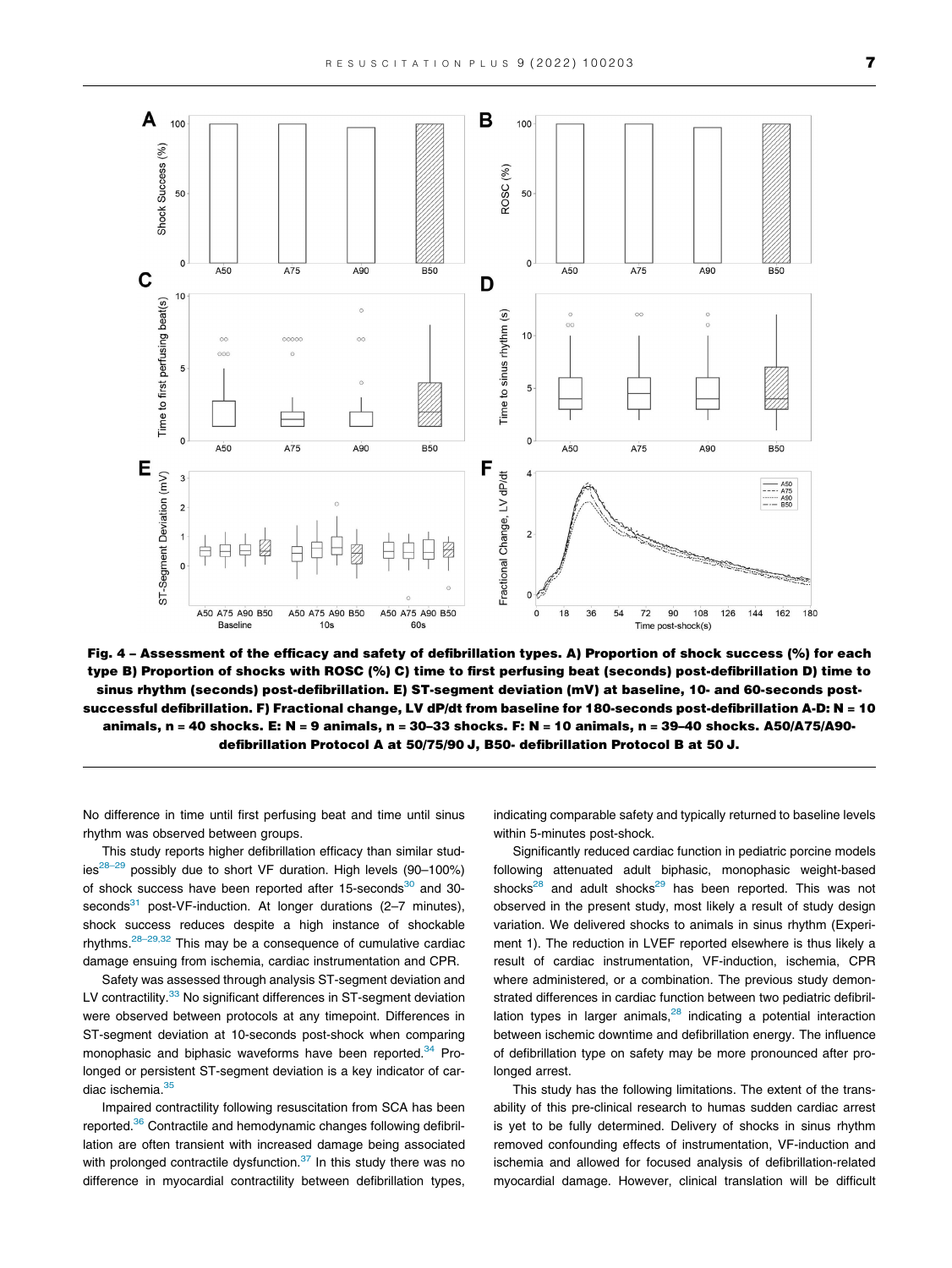<span id="page-7-0"></span>where extent of prior heart disease and resuscitation efforts will have effect. Defibrillation doses aligned with typical public access AED child mode settings, applicability to where weight-based defibrillation energies are utilized is limited. Clinically, diagnosing ischemia requires ST-segment deviation on 2 contiguous precordial leads or at least 2 adjacent limb leads of the 12-lead ECG. $38$  The single lead ST-segment recordings used here and elsewhere $25$  has reduced sensitivity and specificity for ischemia compared with 12-lead ECG recording.

#### Conclusions

Administration of clinically relevant shock sequences isolated from the confounding influence of intracardiac instrumentation, VF induction, ischemia and CPR does not result in myocardial damage in this porcine model of pediatric resuscitation. Typical variations in biphasic waveforms in AEDs do not affect safety and efficacy in this model of pediatric cardiac arrest.

#### CRediT authorship contribution statement

Ben McCartney: Conceptualization, Data curation, Formal analysis, Investigation, Methodology, Visualization, Writing – original draft, Writing – review & editing. Adam Harvey: Conceptualization, Investigation, Methodology, Supervision, Writing – review & editing. Amy Kernaghan: Conceptualization, Data curation, Formal analysis, Investigation, Methodology, Writing – review & editing. Sara Morais: Conceptualization, Data curation, Formal analysis, Investigation, Methodology, Writing – review & editing. Olibhéar McAlister: Conceptualization, Methodology, Writing – review & editing. Paul Crawford: Investigation, Methodology, Writing – review & editing. Pardis Biglarbeigi: Methodology, Supervision, Writing – review & editing. Raymond Bond: Methodology, Supervision, Writing - review & editing. Dewar Finlay: Methodology, Supervision, Writing – review & editing. David McEneaney: Conceptualization, Methodology, Supervision, Writing – review & editing.

#### Declaration of Competing Interest

The authors declare the following financial interests/personal relationships which may be considered as potential competing interests: BM, AH, AK, SM and OM are employed by HeartSine Technologies Ltd., Stryker Belfast. PC is a consultant paid by HeartSine Technologies Ltd., Stryker Belfast. DM sits on the HeartSine Technologies Ltd., Stryker Belfast Clinical Advisory Board and is provided remuneration (modest).

#### Acknowledgements

We wish to thank the staff at Wellcome Trust Critical Care Laboratory for Large Animals (Roslin Institute) for the invaluable work during these studies. Pre-clinical studies were funded by HeartSine Technologies Ltd., Stryker Belfast.

#### Appendix A. Supplementary data

Supplementary data to this article can be found online at [https://doi.](https://doi.org/10.1016/j.resplu.2022.100203) [org/10.1016/j.resplu.2022.100203.](https://doi.org/10.1016/j.resplu.2022.100203)

#### REFERENCES

- 1. [Benjamin EJ, Muntner P, Alonso A, et al. Heart Disease and Stroke](http://refhub.elsevier.com/S2666-5204(22)00003-0/h0005) [Statistics—2019 Update: A Report From the American Heart](http://refhub.elsevier.com/S2666-5204(22)00003-0/h0005) [Association. Circulation 2019;139:e56–e528](http://refhub.elsevier.com/S2666-5204(22)00003-0/h0005).
- 2. [Engdahl J, Axelsson](http://refhub.elsevier.com/S2666-5204(22)00003-0/h0010) A, Bång A, Karlson BW, Herlitz J. The [epidemiology of cardiac arrest in children and young adults.](http://refhub.elsevier.com/S2666-5204(22)00003-0/h0010) [Resuscitation 2003;58:131–8.](http://refhub.elsevier.com/S2666-5204(22)00003-0/h0010)
- 3. [Matsui S, Kitamura T, Sado J, et al. Location of arrest and survival](http://refhub.elsevier.com/S2666-5204(22)00003-0/h0015) [from out-of-hospital cardiac arrest among children in the public](http://refhub.elsevier.com/S2666-5204(22)00003-0/h0015)[access defibrillation era in Japan. Resuscitation 2019;140:150–8.](http://refhub.elsevier.com/S2666-5204(22)00003-0/h0015)
- 4. [Fink EL, Prince DK, Kaltman JR, et al. Unchanged pediatric out-of](http://refhub.elsevier.com/S2666-5204(22)00003-0/h0020)[hospital cardiac arrest incidence and survival rates with regional](http://refhub.elsevier.com/S2666-5204(22)00003-0/h0020) [variation in North America. Resuscitation 2016;107:121–8](http://refhub.elsevier.com/S2666-5204(22)00003-0/h0020).
- 5. [Atkins DL, Everson-Stewart S, Sears GK, et al. Epidemiology and](http://refhub.elsevier.com/S2666-5204(22)00003-0/h0025) [Outcomes From Out-of-Hospital Cardiac Arrest in Children.](http://refhub.elsevier.com/S2666-5204(22)00003-0/h0025) [Circulation 2009;119:1484–91](http://refhub.elsevier.com/S2666-5204(22)00003-0/h0025).
- 6. [Haskell SE, Atkins DL. Defibrillation in children. J Emerg Trauma](http://refhub.elsevier.com/S2666-5204(22)00003-0/h0030) [Shock 2010;3:261](http://refhub.elsevier.com/S2666-5204(22)00003-0/h0030).
- 7. [Mercier E, Laroche E, Beck B, et al. Defibrillation energy dose during](http://refhub.elsevier.com/S2666-5204(22)00003-0/h0035) [pediatric cardiac arrest: Systematic review of human and animal](http://refhub.elsevier.com/S2666-5204(22)00003-0/h0035) [model studies. Resuscitation 2019;139:241–52.](http://refhub.elsevier.com/S2666-5204(22)00003-0/h0035)
- 8. [Gurnett CA, Atkins DL. Successful use of a biphasic waveform](http://refhub.elsevier.com/S2666-5204(22)00003-0/h0040) [automated external defibrillator in a high-risk child. Am J Cardiol](http://refhub.elsevier.com/S2666-5204(22)00003-0/h0040) [2000;86:1051–3](http://refhub.elsevier.com/S2666-5204(22)00003-0/h0040).
- 9. [Rossano JW, Quan L, Kenney MA, Rea TD, Atkins DL. Energy doses](http://refhub.elsevier.com/S2666-5204(22)00003-0/h0045) [for treatment of out-of-hospital pediatric ventricular fibrillation.](http://refhub.elsevier.com/S2666-5204(22)00003-0/h0045) [Resuscitation 2006;70:80–9](http://refhub.elsevier.com/S2666-5204(22)00003-0/h0045).
- 10. [Babbs CF, Tacker WA, VanVleet JF, Bourland JD, Geddes LA.](http://refhub.elsevier.com/S2666-5204(22)00003-0/h0050) [Therapeutic indices for transchest defibrillator shocks: Effective,](http://refhub.elsevier.com/S2666-5204(22)00003-0/h0050) [damaging, and lethal electrical doses. Am Heart J 1980;99:734–8](http://refhub.elsevier.com/S2666-5204(22)00003-0/h0050).
- 11. [Maconochie IK, Bingham R, Eich C, et al. European Resuscitation](http://refhub.elsevier.com/S2666-5204(22)00003-0/h0055) [Council Guidelines for Resuscitation 2015: Section 6. Paediatric life](http://refhub.elsevier.com/S2666-5204(22)00003-0/h0055) [support. Resuscitation 2015;95:223–48](http://refhub.elsevier.com/S2666-5204(22)00003-0/h0055).
- 12. [Topjian AA, Raymond TT, Atkins D, et al. Part 4: Pediatric Basic and](http://refhub.elsevier.com/S2666-5204(22)00003-0/h0060) [Advanced Life Support: 2020 American Heart Association Guidelines](http://refhub.elsevier.com/S2666-5204(22)00003-0/h0060) [for Cardiopulmonary Resuscitation and Emergency Cardiovascular](http://refhub.elsevier.com/S2666-5204(22)00003-0/h0060) [Care. Circulation 2020;142:S469–523](http://refhub.elsevier.com/S2666-5204(22)00003-0/h0060).
- 13. [Bogle B, Mehrotra S, Chiampas G, Aldeen AZ. Assessment of](http://refhub.elsevier.com/S2666-5204(22)00003-0/h0065) [knowledge and attitudes regarding automated external defibrillators](http://refhub.elsevier.com/S2666-5204(22)00003-0/h0065) [and cardiopulmonary resuscitation among American University](http://refhub.elsevier.com/S2666-5204(22)00003-0/h0065) [students. Emerg Med J 2013;30:837–41](http://refhub.elsevier.com/S2666-5204(22)00003-0/h0065).
- 14. [Nichol G, Sayre MR, Guerra F, Poole J. Defibrillation for Ventricular](http://refhub.elsevier.com/S2666-5204(22)00003-0/h0070) [Fibrillation. J Am Coll Cardiol 2017;70:1496–509.](http://refhub.elsevier.com/S2666-5204(22)00003-0/h0070)
- 15. [Tang W, Weil MH, Sun S, et al. A Comparison of Biphasic and](http://refhub.elsevier.com/S2666-5204(22)00003-0/h0075) [Monophasic Waveform Defibrillation After Prolonged Ventricular](http://refhub.elsevier.com/S2666-5204(22)00003-0/h0075) [Fibrillation. Chest 2001;120:948–54](http://refhub.elsevier.com/S2666-5204(22)00003-0/h0075).
- 16. [Shan Y, Ristagno G, Fuller M, et al. The effects of phase duration on](http://refhub.elsevier.com/S2666-5204(22)00003-0/h0080) [defibrillation success of dual time constant biphasic waveforms.](http://refhub.elsevier.com/S2666-5204(22)00003-0/h0080) [Resuscitation 2010;81:236–41](http://refhub.elsevier.com/S2666-5204(22)00003-0/h0080).
- 17. [Nanthakumar K, Newman D, Paquette M, Dorian P. Systematic](http://refhub.elsevier.com/S2666-5204(22)00003-0/h0085) [evaluation of the determinants of defibrillation efficacy. Hear Rhythm](http://refhub.elsevier.com/S2666-5204(22)00003-0/h0085) [2005;2:36–41.](http://refhub.elsevier.com/S2666-5204(22)00003-0/h0085)
- 18. [Niemann JT. Defibrillation waveforms. Ann Emerg Med](http://refhub.elsevier.com/S2666-5204(22)00003-0/h0090) [2001;37:59–60.](http://refhub.elsevier.com/S2666-5204(22)00003-0/h0090)
- 19. [Van de Voorde P, Turner NM, Djakow J, et al. European](http://refhub.elsevier.com/S2666-5204(22)00003-0/h0095) [Resuscitation Council Guidelines 2021: Paediatric Life Support.](http://refhub.elsevier.com/S2666-5204(22)00003-0/h0095) [Resuscitation 2021;161:327–87](http://refhub.elsevier.com/S2666-5204(22)00003-0/h0095).
- 20. Alehan D, Ayabakan C, Çeliker A. Cardiac troponin T and myocardial [injury during routine cardiac catheterisation in children. Int J Cardiol](http://refhub.elsevier.com/S2666-5204(22)00003-0/h0100) [2003;87:223–30.](http://refhub.elsevier.com/S2666-5204(22)00003-0/h0100)
- 21. [Furniss G, Shi B, Jimenez A, Harding SA, Larsen PD. Cardiac](http://refhub.elsevier.com/S2666-5204(22)00003-0/h0105) [troponin levels following implantable cardioverter defibrillation](http://refhub.elsevier.com/S2666-5204(22)00003-0/h0105) [implantation and testing. Europace 2015;17:262–6](http://refhub.elsevier.com/S2666-5204(22)00003-0/h0105).
- 22. [Huang J, Ruse RB, Walcott GP, et al. Ascending Defibrillation](http://refhub.elsevier.com/S2666-5204(22)00003-0/h0110) [Waveform Significantly Reduces Myocardial Morphological Damage](http://refhub.elsevier.com/S2666-5204(22)00003-0/h0110) [and Injury Current. JACC Clin Electrophysiol 2019;5:854–62.](http://refhub.elsevier.com/S2666-5204(22)00003-0/h0110)